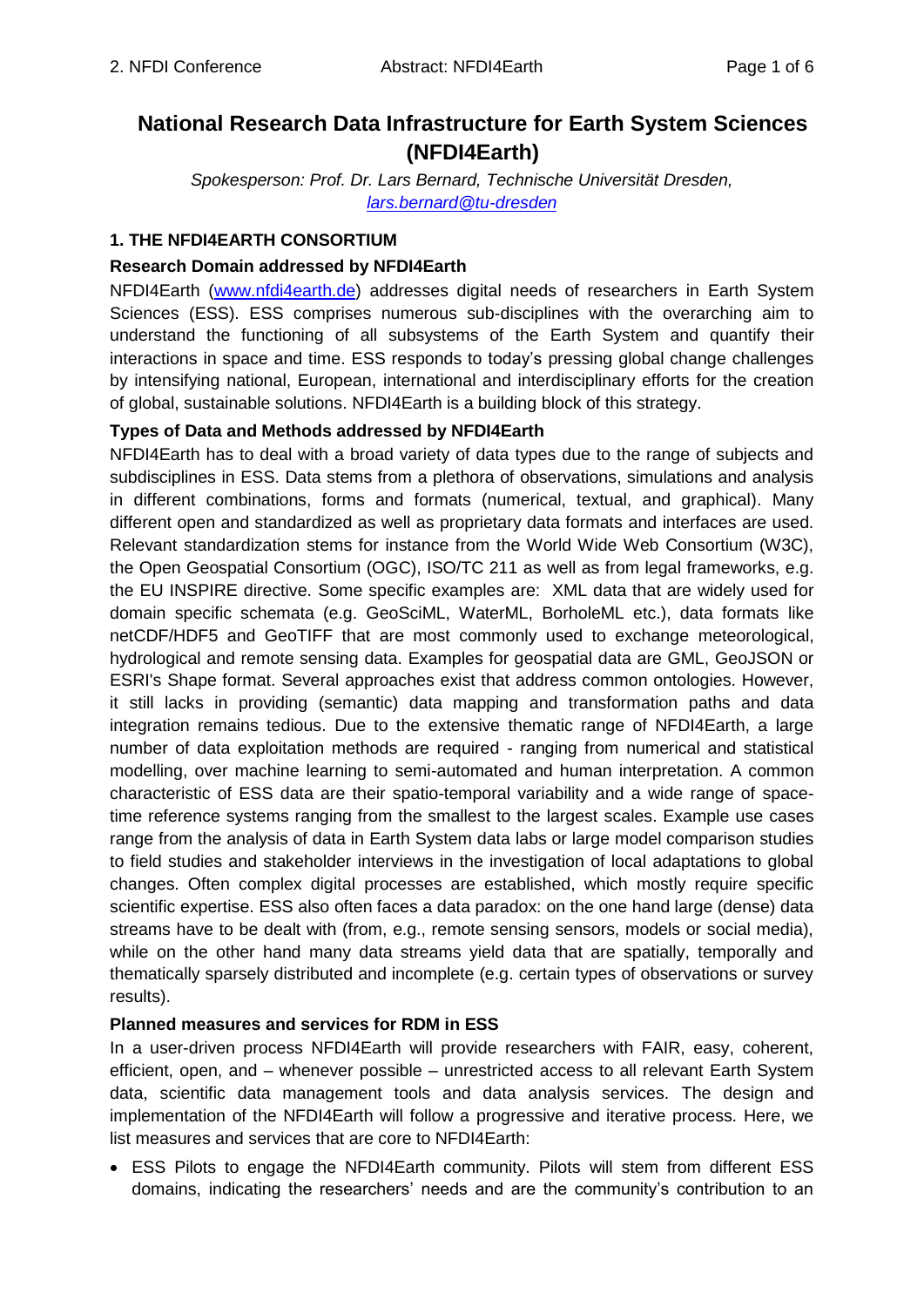agile development of NFDI4Earth.

- Services are offered via a one-stop frontend and include a support structure that provides an easy route for all ESS researchers to access research data as well as analytical and computing environments. In addition, researchers will receive support for data integration, to publish data and software according to agreed openness and quality criteria, and in archiving and preserving research data.
- Requirements driven technology design  $-$  keeping the users and providers of ESS research data and software connected and in continuous open dialogue.
- Education and Training for ESS research data management and ESS data science
- Services supporting the exploitation of new technologies and that (help to) create next generation solutions for research data management and research data analytics for ESS.
- Services to support the establishment of common agreements and regulations for ESS researchers and infrastructure providers towards FAIR and open research data and software management.
- Measures to fully link and embed NFDI4Earth services and achievements into national and international developments.

#### **Specific requirements on RDM in ESS and the NFDI4Earth way to address them**

A multitude of observations and model data in very high spatial, temporal and thematic resolutions lead to rapidly increasing data volumes. Thus, describing and assessing Earth System processes, their dependencies, and their changes urgently require efficient workflows and extremely powerful data analytics frameworks. Today, various services to support RDM in ESS exist. However, they are scattered and heterogeneous as well as mostly project based. Consequently, they are lacking long-term perspectives. The above listed measures and services do therefore target the provision of sustainable and coherent solutions that are findable via a one-stop framework, provision of common data analytics frameworks (e.g. 4D Data Cubes) and a one community approach to Openness, FAIRness and sustainable RDM in ESS.

#### **Relevant experiences of the NFDI4Earth consortium**

The initial NFDI4Earth consortium has been formed by a large, representative group of the German ESS community and has adopted an open and inclusive membership strategy for continuous growth. It covers all domains of the Earth System from solid Earth to ocean, atmosphere, hydrosphere, cryosphere, and terrestrial systems. Co-applicants either operate major research data infrastructures related to ESS or act as research and education hubs in this field. The participants strongly support the core team of applicant and co-applicants with domain-specific expertise, additional repositories, and as multipliers into the ESS community. Co-applicants and participants often act in a double role as providers and as users of Earth System data. Data provided by NFDI4Earth partners are often used in a much wider international context. Since many of the participating repositories have been operational for many years, NFDI4Earth will not so much create new data repositories and archives, but instead primarily lead to a consolidation and harmonization of existing research data infrastructures with the clear goal to bring all of them to the highest FAIRness levels and to advance interoperability.

#### **Networking relevant partners and Infrastructures**

The NFDI4Earth consortium has been created in a bottom-up process and comprises currently 55 members from universities, research institutions, infrastructure providers, public authorities and different research organizations. A community process to screen the landscape of existing infrastructures, services and collaboration tools supporting ESS resulted in a list of more than 100 platforms and tools. Many of the screened platforms are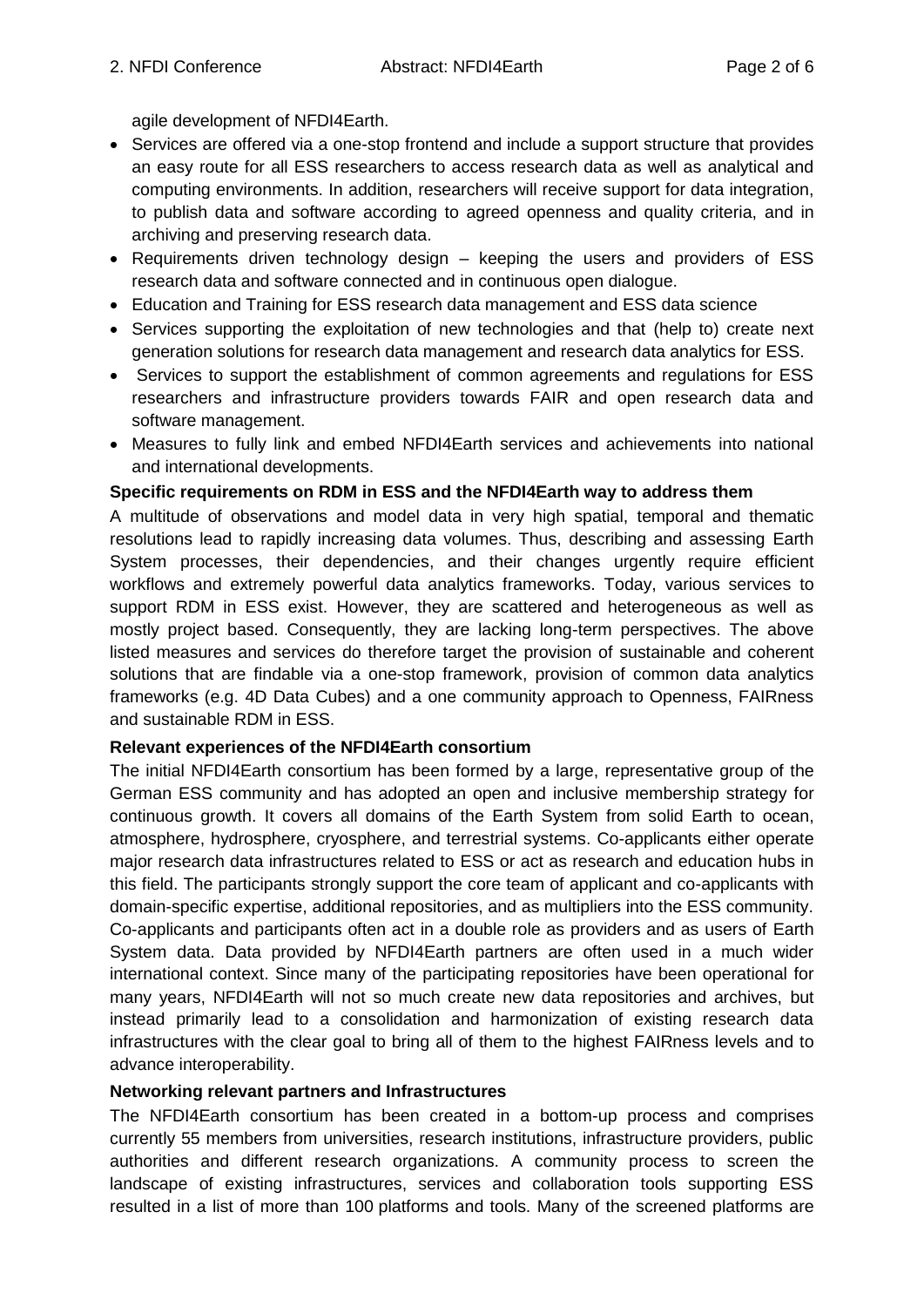hosted, co-operated or co-developed by one or several members of the NFDI4Earth consortium. Prominent examples are PANGAEA (AWI), GFZ Data Services and re3data (GFZ), Earth System Grid Federation (DKRZ). NFDI4Earth can further capitalize on a series of consolidation efforts, e.g. the DataHub started by the Helmholtz Research Field Earth and Environment. NFDI4Earth will connect to international efforts like the climate data store (ECMWF), the European Space Agency (ESA) data cubes, the European Open Science Cloud (EOSC) to develop novel avenues to make scalable data analytics available to a wide user community in the cloud. In this context, NFDI4Earth represents a number of the German centres for scientific computing and has close linkages and access to HPC and storage resources (e.g. DKRZ, KIT, FZJ, TUD-ZIH).

NFDI4Earth strongly links into international initiatives and networks and will ensure international embedding of NFDI4Earth into for instance ENVRI, ICOS, EPOS, EOSC, ISO, OGC, WDS, RDA, and WMO.

# **NFDI4Earth Interfaces to the overall NFDI**

Additional to the joint work and interfaces addressed as cross cutting topics (below), some of the NFDI4Earth consortium members do simultaneously participate in other NFDI consortia, thus acting as direct interfaces. Moreover, NFDI4Earth plans for cross-consortium pilots jointly with other NFDI consortia (e.g. NFDI4BioDiversity, KonsortSWD) to demonstrate the NFDI benefit for interdisciplinary research.

# **2. CROSS-CUTTING TOPICS**

# **Relevant NFDI Cross-Cutting Topics from an NFDI4Earth perspective**

NFDI4Earth co-spokespersons co-drafted and signed the *Berlin Declaration and the Leipzig-Berlin Declaration on NFDI Cross-Cutting Topics* [\(https://zenodo.org/record/3895209\)](https://zenodo.org/record/3895209) to define a core set of NFDI cross-cutting topics. The NFDI4Earth fully shares the idea of the Research Data Commons (RDC) as the NFDI-wide agreed and developed set of basic and common NFDI standards, technological approaches and infrastructure components and will streamline its design and developments with this concept.

#### **Potential NFDI4Earth Contributions to NFDI cross-cutting topics**

The NFDI4Earth work plan contains several measures to contribute to the development of common NFDI services. The NFDI4Earth consortium offers these specific NFDI contributions:

- NFDI can capitalize on NFDI4Earth long-standing active participation in various international networks, focusing on RDM infrastructures, standardization, legislative and organizational frameworks.
- NFDI4Earth will actively participate in the NFDI harmonization efforts. Here, NFDI4Earth builds on widespread and valuable experiences in contributing to international standards and agreements, most prominently in the area of metadata standards and data encodings for spatial data. NFDI4Earth profits from a well-established culture and skills concerning community software developments, which will be contribute into the NFDI.
- NFDI4Earth would serve as the NFDI knowledge hub for dealing with Earth related spatiotemporal data
- Having one focus on the development of criteria frameworks to assess services and offerings from research data infrastructures, NFDI4Earth would derive generic results and findings and provide these into the NFDI development.

# **3. WHAT WE EXPECT FROM PARTICIPATION IN THE NFDI CONFERENCE**

We are keen to hear about latest developments of the NFDI-Direktorat and the NFDI-Verein, the planned process for  $2^{nd}$  round of NFDI DFG-applications, to learn about the approaches of other NFDI consortia, to network and to discuss about the NFDI cross-cutting topics.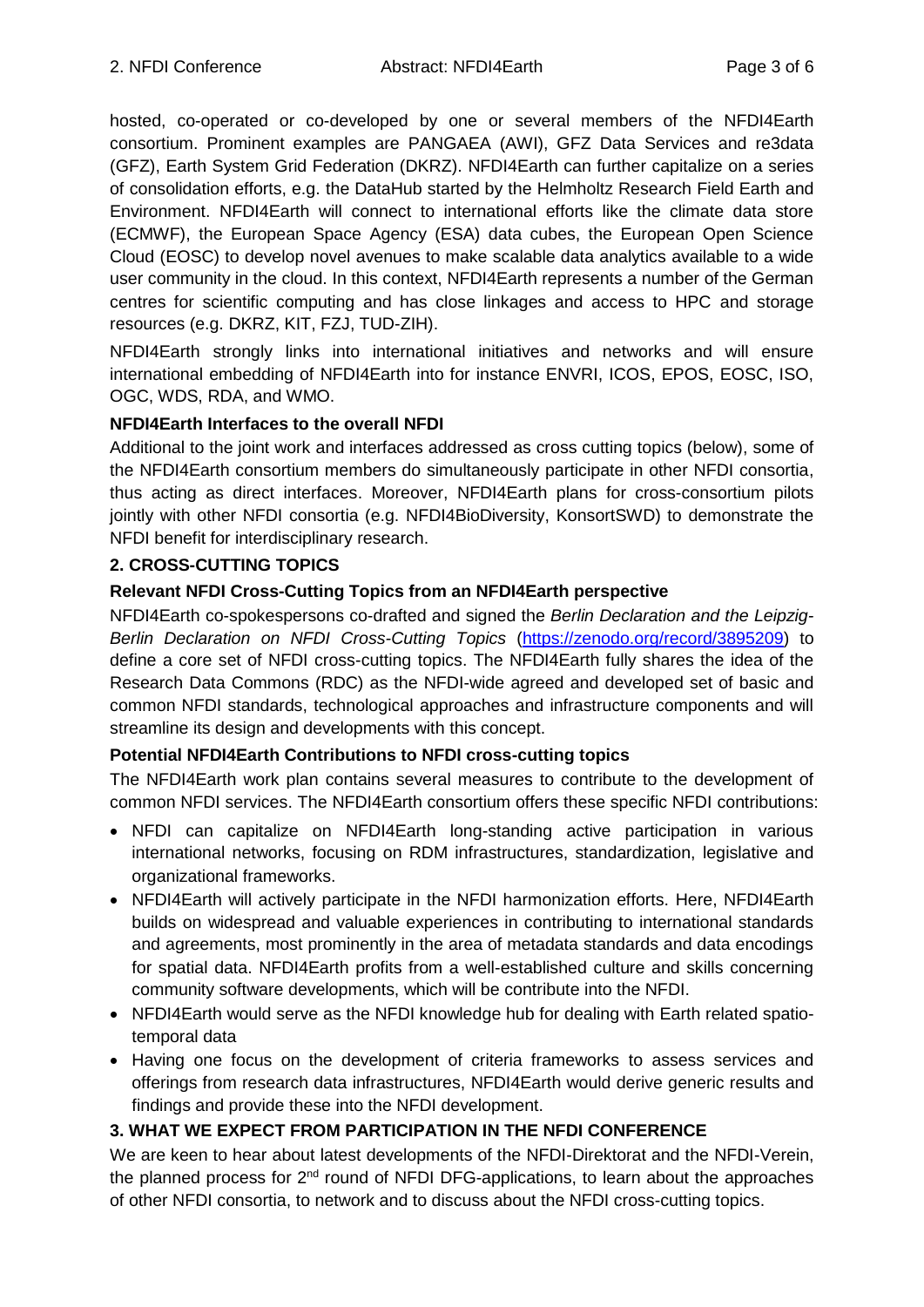# **Planned members of the NFDI4Earth Consortium (Co-spokesperson and further Participants)**

| Co-spokesperson             | Institution                                             |
|-----------------------------|---------------------------------------------------------|
| Prof. Dr.                   | Alfred Wegener Institute Helmholtz Centre for Polar and |
| <b>Stephan Frickenhaus</b>  | Marine Research (AWI)                                   |
|                             | Am Handelshafen 12, 27570 Bremerhaven                   |
| Prof. Dr.                   | <b>Bochum University of Applied Sciences</b>            |
| Andreas Wytzisk-Arens       | (Fachhochschule Bochum)                                 |
|                             | Lennershofstr. 140,44801 Bochum                         |
| <b>Hannes Thiemann</b>      | <b>German Climate Computing Center</b>                  |
|                             | (Deutsches Klimarechenzentrum)                          |
|                             | Bundesstraße 45a, 20146 Hamburg                         |
| Prof. Dr. Monika Sester     | Gottfried Wilhelm Leibniz University Hannover           |
|                             | Welfengarten 1, 30167 Hannover                          |
| <b>Roland Bertelmann</b>    | Helmholtz Centre Potsdam - GFZ German Research          |
|                             | <b>Centre for Geosciences</b>                           |
|                             | Telegrafenberg, 14473 Potsdam                           |
| Dr. Hildegard Gödde         | Helmholtz Centre Potsdam - GFZ German Research          |
|                             | Centre for Geosciences / Geo.X Telegrafenberg, 14473    |
|                             | Potsdam                                                 |
| Prof. Dr. Peter Braesicke   | Karlsruhe Institute of Technology (KIT)                 |
|                             | Kaiserstraße 12                                         |
|                             | 76131 Karlsruhe                                         |
| Prof. Dr. Markus Reichstein | Max-Planck-Institute for Biogeochemistry                |
|                             | (Max-Planck-Institut für Biogeochemie)                  |
|                             | 07745 Jena                                              |
| Prof. Dr. Miguel Mahecha    | Leipzig University                                      |
|                             | (Universität Leipzig)                                   |
|                             | 04104 Leipzig                                           |
| Prof. Dr. Karsten Wesche    | Senckenberg Society for Nature Research                 |
|                             | Senckenberganlage 25                                    |
|                             | 60325 Frankfurt                                         |

| Participants               | Institution                                                    |
|----------------------------|----------------------------------------------------------------|
| Prof. Dr. Albert Remke     | 52° North GmbH                                                 |
|                            | Martin-Luther-King-Weg 24, 48155 Münster                       |
| Dr. Konstantin Ntageretzis | Geoverbund ABC/J                                               |
|                            | c/o Forschungszentrum Jülich GmbH                              |
|                            | 52425 Jülich                                                   |
| Tino Langos                | <b>Federal Institute for Geosciences and Natural Resources</b> |
|                            | (BGR), Stilleweg 2, 30655 Hannover                             |
| Dr. Ines Heine             | Bundesamt für Kartographie und Geodäsie                        |
|                            | Geodateninfrastruktur Deutschland (GDI-DE)                     |
|                            | Richard-Strauss-Allee 11, 60598 Frankfurt/M.                   |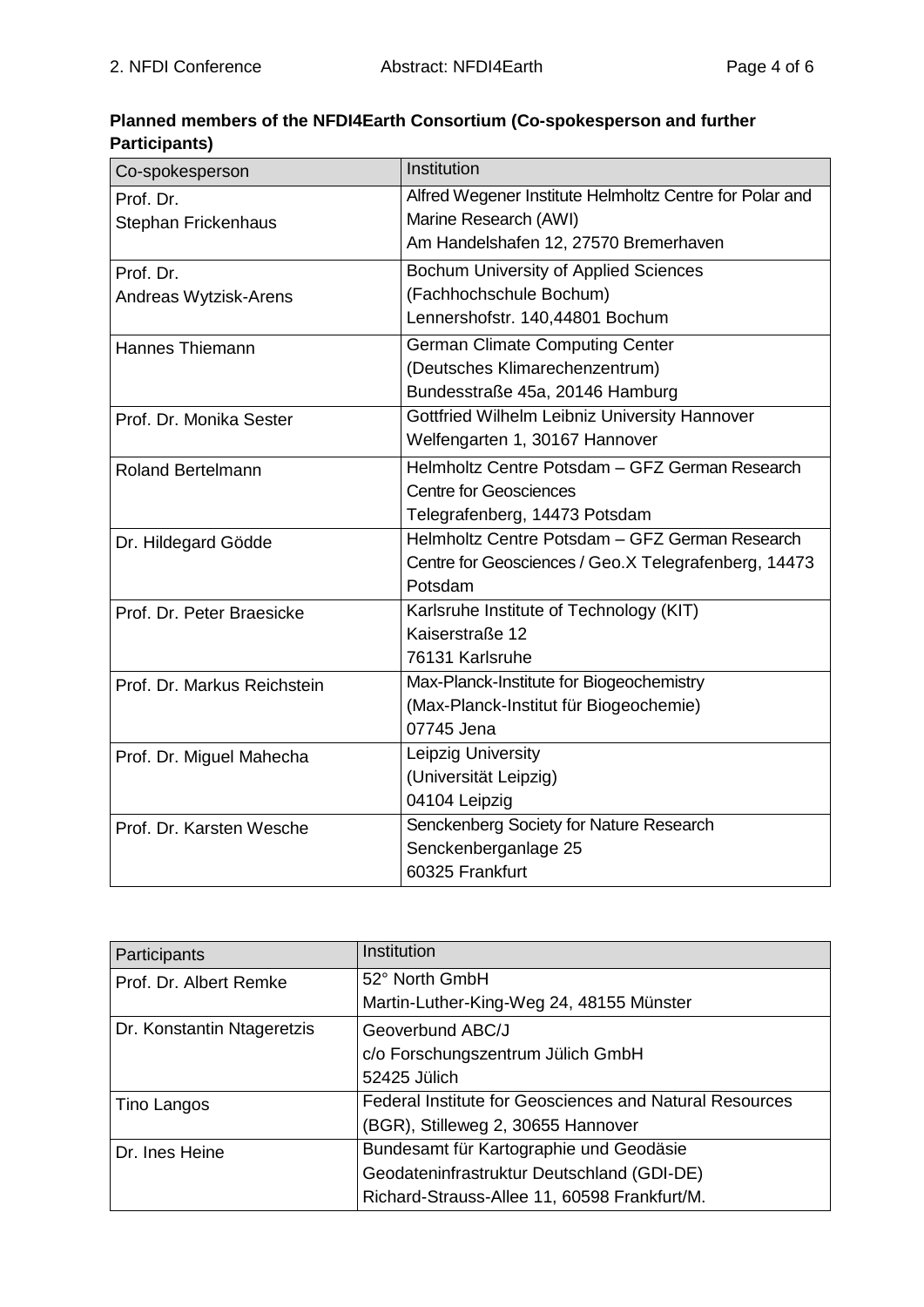| Dr. Claudia Börner            | Brandenburg University of Technology Cottbus -               |
|-------------------------------|--------------------------------------------------------------|
|                               | Senftenberg, Platz der Deutschen Einheit 1, 03046 Cottbus    |
| Dr. Gauvain Wiemer            | Deutsche Allianz für Meeresforschung e.V.                    |
|                               | Wissenschaftsforum   Markgrafenstraße 37, 10117 Berlin       |
| Dr. Jutta Graf                | German Aerospace Center (DLR)                                |
|                               | Linder Höhe, 51147 Köln                                      |
| Dr. Lorenz Reimer             | Leibniz Institute DSMZ - German Collection of Microorganisms |
|                               | and Cell Cultures, Inhoffenstraße 7b, 38124 Braunschweig     |
| Dr. Frank Kaspar              | Deutscher Wetterdienst                                       |
|                               | Frankfurter Straße 135,63067 Offenbach                       |
| Prof. Dr. Uwe Ulbrich         | Freie Universität Berlin, Department of Earth Sciences       |
|                               | Kaiserswerther Str. 16/18, 14195 Berlin                      |
| Sören Lorenz,                 | <b>GEOMAR Helmholtz Centre for Ocean Research Kiel</b>       |
| Dr. Emanuel Söding            | Wischhofstr. 1-3, 24148 Kiel                                 |
| Prof. Dr. Patrick Hostert     | Humboldt-Universität Berlin, Department of Geography         |
|                               | Unter den Linden 6,10099 Berlin                              |
| Prof. Dr. Kay-Christian Emeis | Helmholtz-Zentrum Geesthacht - Centre for Material and       |
|                               | Coastal Research, Max-Planck-Straße 1, 21502 Geesthacht      |
| Dr. Jörn Quedenau             | Institute for Advanced Sustainability Studies e.V. (IASS)    |
|                               | Berliner Straße 130, 14467 Potsdam                           |
| Prof. Dr. Rita Adrian         | Leibniz-Institute of Freshwater Ecology and Inland Fisheries |
| Prof. Dr. Hans-Peter Grossart | (IGB), Müggelseedamm 310, 12587 Berlin                       |
| Dr. Gotthard Meinel           | Leibniz Institute of Ecological Urban and Regional           |
|                               | Development, Weberplatz 1, 01217 Dresden                     |
| Dr. Thorsten Agemar           | Leibniz Institute for Applied Geophysics                     |
| Prof. Dr. Inga Moeck          | Stilleweg 2, 30655 Hannover                                  |
| Prof. Dr. Heiner Igel         | Ludwig-Maximillians-Universität München, Department of       |
|                               | Earth and Environmental Sciences,                            |
|                               | Geschwister-Scholl-Platz 1, 80539 München                    |
| Dr. Stephan Hachinger         | Leibniz Supercomputing Centre of the Bavarian Academy of     |
|                               | Sciences and Humanities, Boltzmannstraße 1, 85748 Garching   |
| Falko Glöckler                | Museum für Naturkunde - Leibniz Institute for Evolution and  |
|                               | Biodiversity Science, Invalidenstraße 43, 10115 Berlin       |
| Dr. Jan-Philipp Dietrich      | Potsdam Institute for Climate Impact Research (PIK)          |
|                               | Telegraphenberg A 31, 14473 Potsdam                          |
| Prof. Dr. Susanne Buiter      | RWTH Aachen University, Division of Earth Sciences and       |
| Dr. Julia Kowalski            | Geography, Templergraben 55, 52062 Aachen                    |
| Dr. Markus Schmalzl           | Generaldirektion der Staatlichen Archive Bayerns             |
|                               | Schönfeldstr. 5, 80539 München                               |
| Dr. Angelina Kraft            | TIB - Leibniz Information Centre for Science and Technology  |
|                               | University Library, Welfengarten 1 B, 30167 Hannover         |
| Dr. Patric Seifert            | Leibniz Institute for Troposheric Research (TROPOS)          |
|                               | Permoserstraße 15, 04318 Leipzig                             |
| Prof. Dr. Ingo Kowarik        | Technische Universität Berlin, Institute of Ecology          |
| Dr. Marco Otto                | Straße des 17. Juni 135, 10623 Berlin                        |